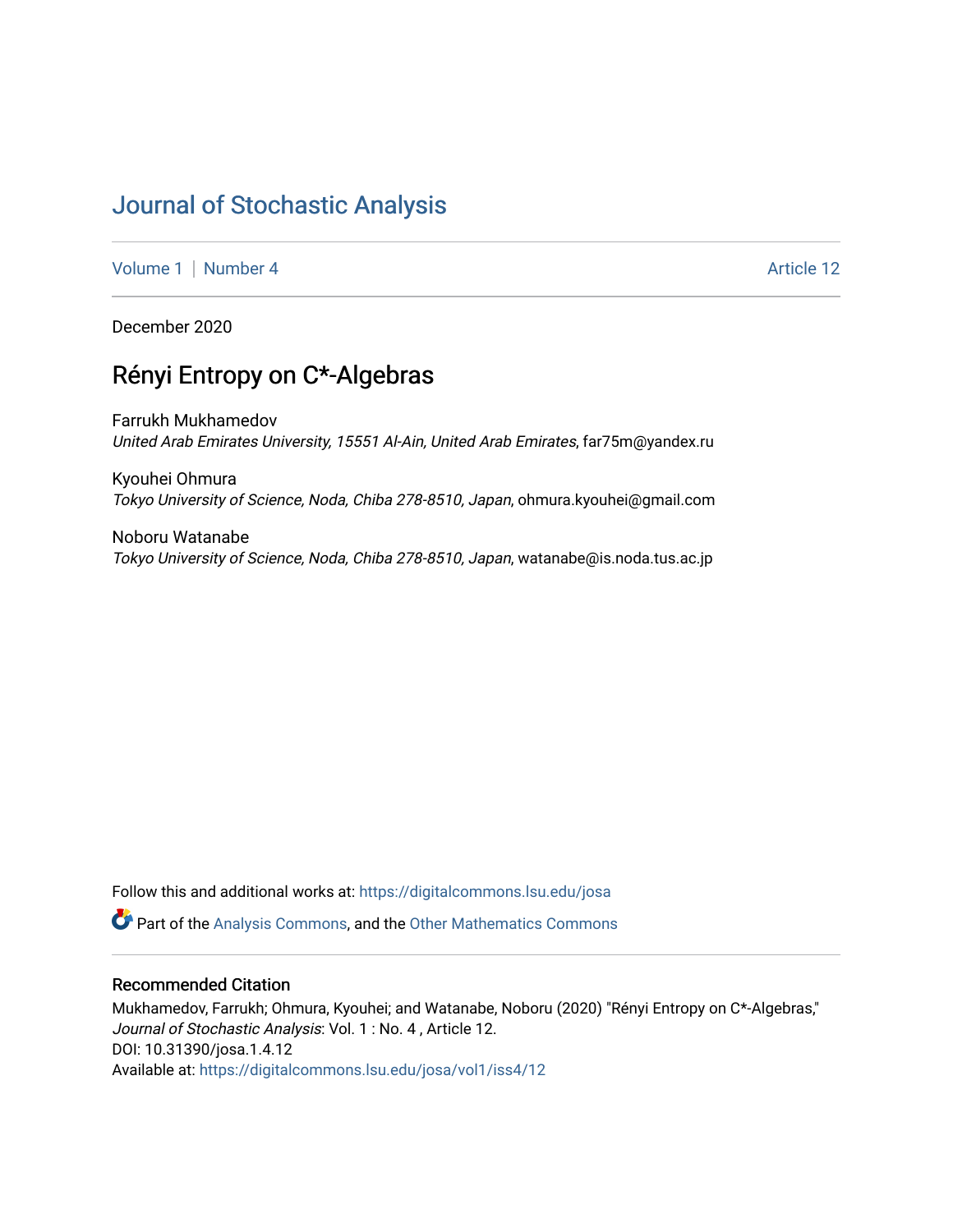Journal of Stochastic Analysis Vol. 1, No. 4 (2020) Article 12 (13 pages) DOI: 10.31390/josa.1.4.12



## RÉNYI ENTROPY ON  $C^*$ -ALGEBRAS

#### FARRUKH MUKHAMEDOV, KYOUHEI OHMURA\*, AND NOBORU WATANABE

*Dedicated to Professor Leonard Gross on the occasion of his 88th birthday*

ABSTRACT. In this paper, we formulate Rényi-type entropy depending on  $\alpha \in [0, \infty) \setminus \{1\}$  and reference systems *S* on *C*<sup>\*</sup>-algebras, and prove that the introduced entropy corresponds to the quantum Rényi entropy defined by Petz and *S*-mixing entropy given by Ohya under certain conditions. Moreover, using our entropy, we show that the complexities of the KMS state takes different values by choosing different reference systems *S* for any  $\alpha \neq 1$ .

#### 1. Introduction

In classical information theory, the Shannon entropy gives the information amount of an information source by using the probability distribution  $\{p_i\}$  [21]. However, in general, it is difficult to obtain the correct probability distribution for actual systems. The Rényi entropy is more widely used than Shannon's one since it can give the information amount for a system which  ${p_i^{\alpha}}$  ( $\alpha \in [0, \infty) \setminus \{1\}$ ) is found [19]. Moreover, since the Rényi entropy corresponds to the Shannon entropy when  $\alpha \to 1$ , the Rényi entropy is an extension of Shannon's one in the sense of the parameter  $\alpha$ .

On the other hand, using the barycentric decomposition of states, the *S*-mixing entropy was defined by Ohya as a Shannon-type entropy on the *C*∗-algebra *A* [11, 12, 22]. This entropy depends on the extreme points of *S* which decompose a state on *A*. Therefore, one can investigate the complexity of a state in detail by choosing  $S$ . The space  $S$  is called a reference system.

In [7], we formulated a Rényi-type entropy which depends on  $\alpha \in [0, \infty) \setminus \{1\}$ and reference systems *S* based on the construction of the *S*-mixing entropy. In this paper, we give the definition of the Rényi entropy and show several results by using the entropy following [7].

We organize the paper as follows: In section 2, we briefly recall the notion of barycentric decomposition. Section 3 is devoted to formulate the  $S$ -mixing Rényi entropy. Moreover, we prove that the Rényi entropy corresponds to the  $S$ -mixing entropy when  $\alpha \to 1$ . In section 4 we show that our Rényi entropy equals to the quantum Rényi entropy defined by Petz  $[16, 17]$  if *S* is the space of the set of all states and  $\alpha > 1$ . Besides, we prove that our entropy is less than or equal to the

Received 2019-12-19; Accepted 2020-12-5; Communicated by A. Stan et al.

<sup>2010</sup> *Mathematics Subject Classification.* Primary 81P45; Secondary 46N50.

*Key words and phrases.* Quantum information theory, quantum entropy, *S*-mixing entropy, Rényi entropy, quantum statistical mechanics, operator algebras.

<sup>\*</sup> Corresponding author.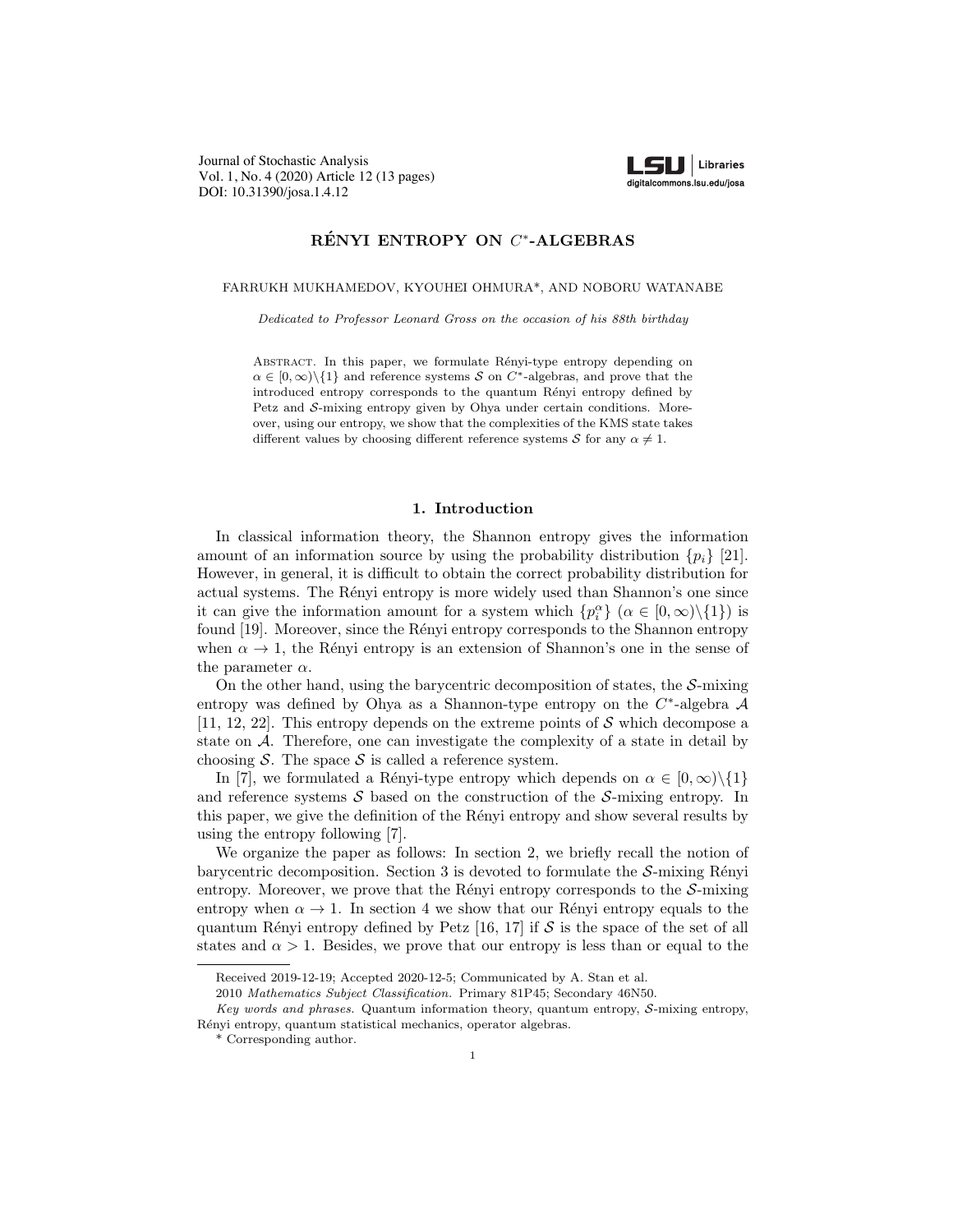quantum Rényi entropy, if  $0 \leq \alpha \leq 1$ . This result implies if  $0 \leq \alpha \leq 1$  and the quantum Rényi entropy takes the value  $+\infty$  then one can measures the complexity of states by using the  $S$ -mixing Rényi entropy. Section 5 is devoted to computing our entropy for general states in several reference systems.

#### 2. Decomposition of States

2.1. States on *C*<sup>∗</sup>-algebras. We firstly recall the following famous theorem.

Theorem 2.1. (Banach-Alaoglu theorem) *Let X be a normed space and X*<sup>∗</sup> *be the set of all bounded linear functionals on X. Then*

$$
(X^*)_1 := \{ f \in X^* ; ||f|| \le 1 \} \qquad (||f|| = \sup_{||x||=1} |f(x)|, \ x \in X)
$$

*is weakly*<sup>∗</sup> *compact.*

Let *A* be a unital  $C^*$ -algebra (i.e. with the identity  $1_A$ ) and G be the set of all states on  $\mathcal{A}$ .  $\mathfrak S$  is a closed set with respect to the weakly<sup>\*</sup> topology. Due to Theorem 2.1,  $\mathfrak S$  is weakly<sup>∗</sup> compact. Moreover, obviously,  $\mathfrak S$  is a convex set. Therefore, the following theorem holds.

Theorem 2.2. S *is a weakly*<sup>∗</sup> *compact convex set.*

Let  $\theta(\mathbb{R})$  be the set of all strongly continuous 1-parameter automorphisms on *A*. Similarly to Theorem 2.2, the set of all  $\theta$ -invariant states  $I(\theta)$  and  $(\beta, \theta_t)$ -KMS states  $K_{\beta}(\theta)$  ( $\beta$  is the inverse temperature) are weakly<sup>∗</sup> compact convex subsets of  $\mathfrak{S}$ . Therefore, one can apply the decomposition theory introduced in next subsection to these state spaces.

2.2. Barycentric decomposition. In this subsection we briefly review the general decomposition theory of a compact convex set.

Let  $S$  be a locally convex space,  $S$  a nonempty compact convex subset of  $S$ ,  $C(S)$  the space of real continuous functions on S, and  $M_{+}(S)$  the set of all positive Radon measures on *C*(S).

The Riesz Theorem tells us that there exists a one-to-one correspondence between the positive linear functionals, *L*, on  $C(S)$ , and the Radon measures  $\mu \in$  $M_{+}(\mathbb{S})$  which satisfies  $\mu(\mathbb{S}) = ||L||$ , such that:

$$
L(f) = \int f(\omega) d\mu(\omega), \qquad f \in C(\mathbb{S}).
$$

We identify  $L$  with its corresponding  $\mu$ , and write:

$$
\mu(f) = \int f(\omega) \mathrm{d}\mu(\omega), \qquad f \in C(\mathbb{S}),
$$

viewing the Radon measures as the positive linear functionals that they generate. We now recall the notion of Baire measure.

**Definition 2.3.** The elements of the  $\sigma$ -algebra  $\mathcal{B}_0$  generated by the closed  $G_{\delta}$ subsets of  $S$  are called the *Baire sets* of  $S$ . A measure  $\mu_0$  on  $\mathcal{B}_0$  is called a *Baire measure*.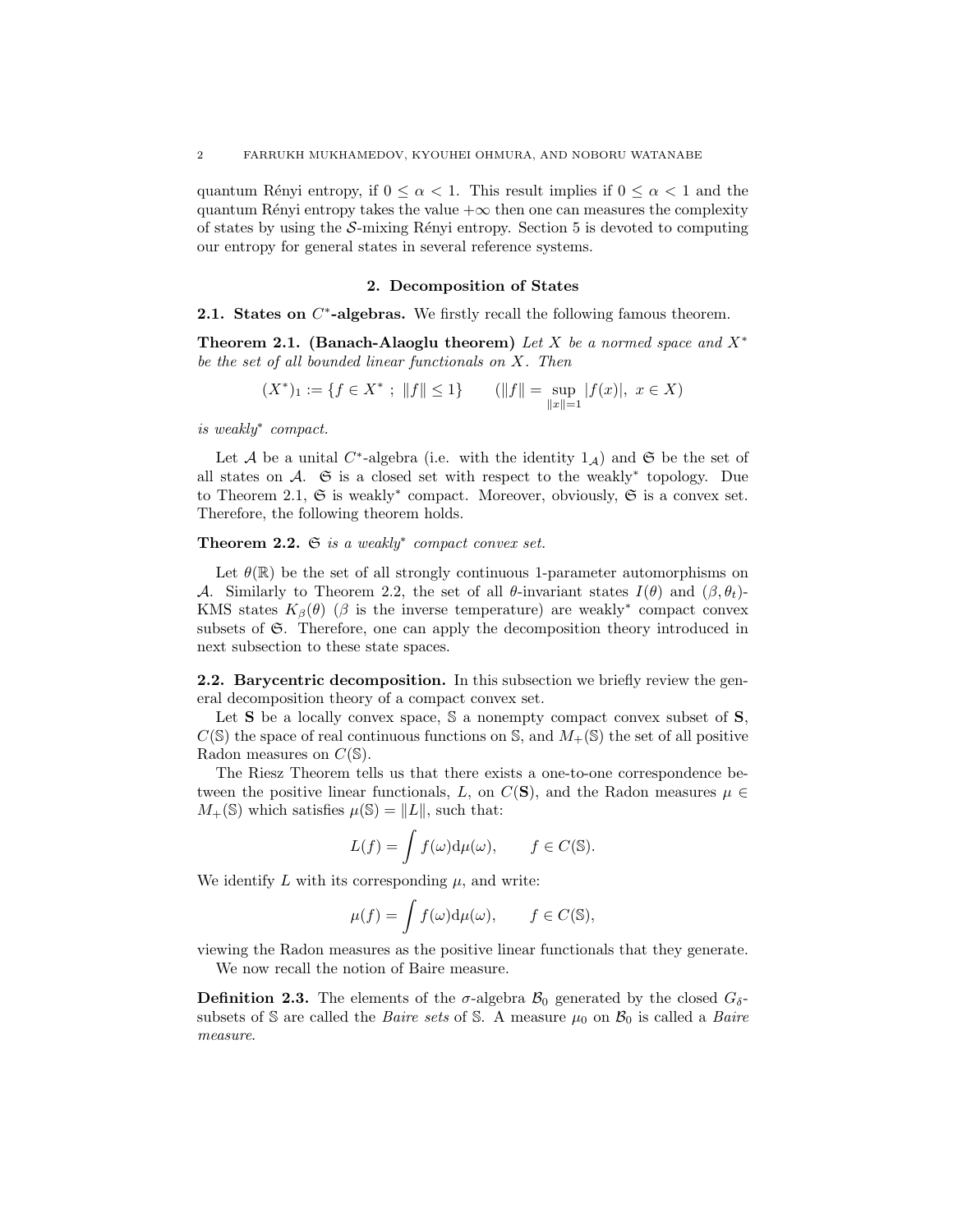The restriction of a Borel measure on  $\mathcal{B}$  to  $\mathcal{B}_0$  is a Baire measure. Therefore, a one-to-one correspondence between Radon measures  $\mu$ , and Borel measures  $d\mu$ , and Baire measures  $d\mu_0$  is established:

$$
\mu(f) = \int f(\omega) d\mu(\omega) = \int f(\omega) d\mu_0(\omega), \qquad f \in C(\mathbb{S}).
$$

In the sequel, we will use the term "measure  $\mu$ " interchangeably as the above three concepts. Denote

$$
M_1(\mathbb{S}) := \{ \mu \; ; \; \mu \in M_+(\mathbb{S}), \; \mu(\mathbb{S}) = 1 \}.
$$

Now we introduce the notion of the barycenter of a measure  $\mu \in M_1(\mathbb{S})$ .

**Definition 2.4.** Under the above notations, the *barycenter*  $b(\mu)$  of  $\mu \in M_1(\mathbb{S})$  is given by

$$
b(\mu) := \int \omega \, \mathrm{d}\mu(\omega). \tag{2.1}
$$

We let  $\psi \in \mathbb{S}$  be equal to the barycenter  $b(\mu)$  of  $\mu \in M_1(\mathbb{S})$ , i.e.

$$
\psi = \int \omega \mathrm{d}\mu(\omega). \tag{2.2}
$$

In the above equation, we can consider that  $\psi$  is decomposed into simpler components of S. This decomposition (2.2) is said to be the *barycentric decomposition* of  $\psi$ . We define

$$
M_{\psi}(\mathbb{S}) := {\mu ; \mu \in M_1(\mathbb{S}), b(\mu) = \psi}.
$$

 $M_{\psi}(\mathbb{S})$  is the set of probability measures  $\mu$  which represent  $\psi$ . In the next subsection, we will show a condition of the existence of measures which represent  $\psi$ .

Incidentally, if  $\mu \in M_{\psi}(\mathbb{S})$  has countable support  $\{\psi_1, \psi_2, \dots\}$  then  $\mu$  is written as

$$
\mu = \sum_{j} \lambda_j \delta_{\psi_j}, \qquad \lambda_j \ge 0, \ \sum_{j} \lambda_j = 1,\tag{2.3}
$$

where  $\delta_{\psi_j}$  is the Dirac measure with support  $\{\psi_j\}$ . Then the barycenter of  $\mu$  is given by

$$
b(\mu) = \sum_j \lambda_j \psi_j.
$$

Under the above assumption, we denote the set of all probability measures with countable support whose barycenter is equal to  $\psi \in \mathbb{S}$  by  $D_{\psi}(\mathbb{S})$ , i.e.

$$
D_{\psi}(\mathbb{S}) = \{\mu \; ; \; b(\mu) = \sum_{j} \lambda_j \psi_j = \psi \text{ and } \psi_j \in \mathbb{S} \text{ for all } j \}.
$$

2.3. Maximal measures. We first recall the theorem which ensures the existence of the extreme points of compact convex sets.

Theorem 2.5. (Krein-Milman theorem) *For a compact convex subset* S *of a locally convex topological vector space* S*, one has*

(i): 
$$
exS \neq \phi
$$
,  
(ii):  $S = \overline{co}(exS)$ ,  
where  $\overline{co}(\cdot)$  is the closure of the convex hull of  $(\cdot)$ .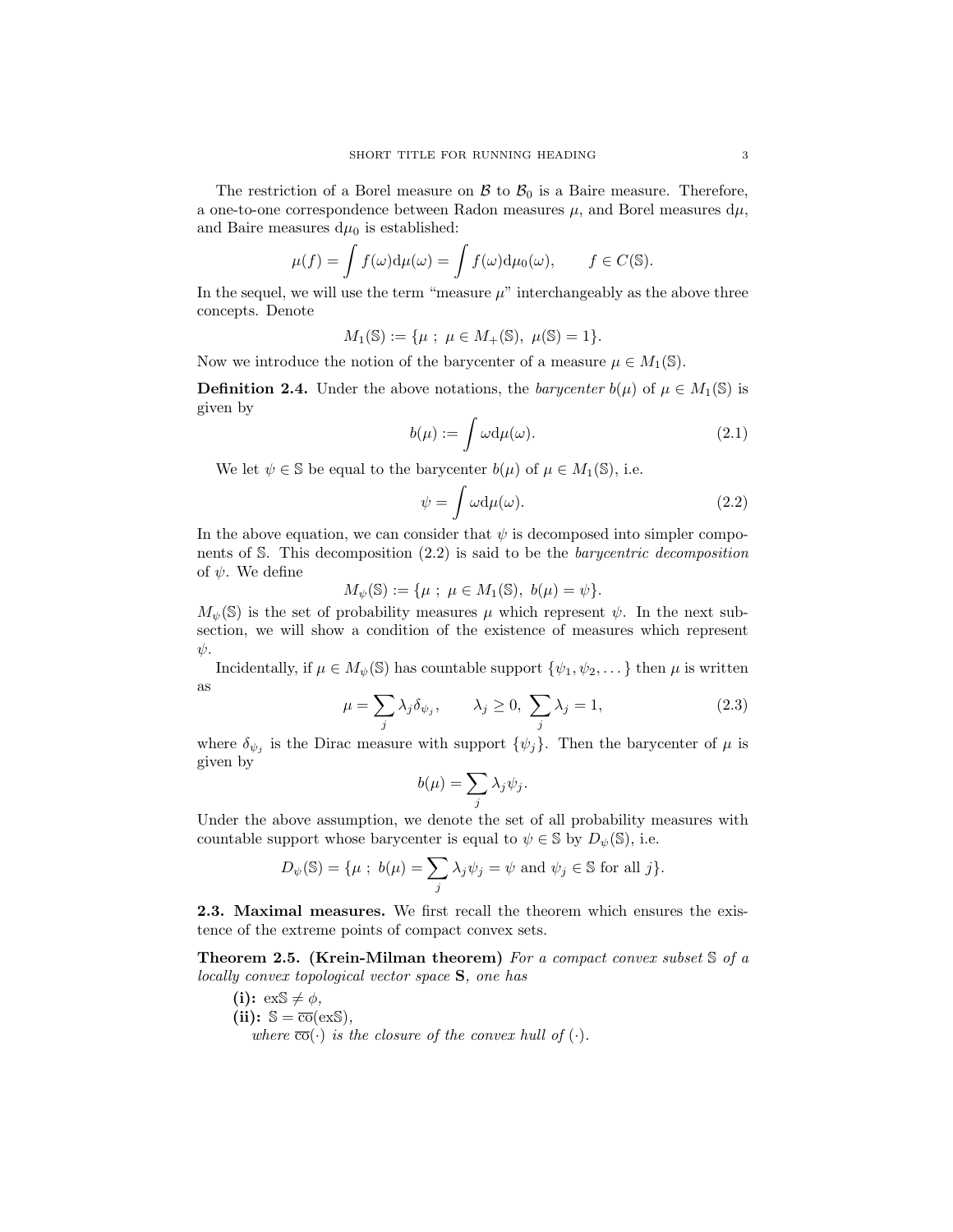Next, we state the relation between elements of S and measures.

**Definition 2.6.** Let  $\mu$  and  $\nu$  be Radon measures on  $C(\mathbb{S})$ . We write

 $\mu \prec \nu$  if  $\mu(f) \leq \nu(f)$  for all  $f \in C(\mathbb{S}), f \geq 0.$ 

By Zorn's lemma, one has the following result [18].

**Proposition 2.7.** *For any*  $\mu \in M_1(\mathbb{S})$ *, there exists a maximal measure*  $\nu$  *which satisfies*

$$
\mu \prec \nu. \tag{2.4}
$$

We define the set of all maximal measures (2.4) by  $M_1^m(\mathbb{S})$ . After these preliminaries we now introduce a condition of the existence of  $\mu$  satisfying  $\psi = b(\mu)$ .

**Theorem 2.8.** Let S be a compact convex set. For any  $\psi \in S$ , there exists  $\mu \in M_1^m(\mathbb{S})$  *such that* 

 $\psi = b(\mu)$ 

*and*  $\mu(Q) = 1$ *, where Q is a Baire set satisfying* ex $S \subset Q \subset S$ *.* 

A condition of the uniqueness of  $\mu$  which satisfies the above condition is as follows.

**Theorem 2.9.** *There exists a unique maximal measure, for any*  $\psi \in \mathbb{S}$ *, if and only if,* S *is a Choquet simplex* [4, 7, 18]*.*

*Remark* 2.10*.* Another noncommutative decomposition theory based on the Jacobi relation has been studied intensively in recent years [1, 3].

## 3. *S*-mixing Rényi Entropy

3.1. *S*-mixing entropy. Since the set of all states S on a unital *C*∗-algebra *A* is a weakly<sup>∗</sup> compact convex set (see theorem 2.2), one can apply the notion of barycentric decomposition to states  $\varphi \in \mathfrak{S}$ . Moreover, the set of all  $\theta$ -invariant states (i.e.  $\varphi \circ \theta_t = \varphi$ ) *I*( $\theta$ ) and KMS states  $K_\beta(\theta)$  are weakly<sup>\*</sup> compact convex subsets of  $\mathfrak{S}$ . According to these facts, in the sequel, we will treat the weakly<sup>\*</sup> compact convex set *S*.

If  $\varphi \in \mathcal{S}$  is represented by  $\mu \in M_1(\mathcal{S})$  with countable support, then one has the coefficients  $\lambda_j \geq 0$  ( $\sum_j \lambda_j = 1$ ) (see (2.3)). From the result, Ohya defined the Shannon-type entropy on the unital *C*∗-algebra [12].

**Definition 3.1.** The *S*-mixing entropy of  $\varphi \in S$  is defined as

$$
S^{\mathcal{S}}(\varphi) := \begin{cases} \inf \{-\sum_{j} \lambda_{j} \log \lambda_{j} ; \ \mu = \sum_{j} \lambda_{j} \delta_{\varphi_{j}} \in D_{\varphi}(\mathcal{S}) \} & (D_{\varphi}(\mathcal{S}) \neq \phi) \\ +\infty & (D_{\varphi}(\mathcal{S}) = \phi) \end{cases}
$$
 (3.1)

If  $\varphi$  can not be represented by countable support  $\{\varphi_1, \varphi_2, \dots\}$ , then the mixed state  $\varphi$  has uncountable support. Therefore, Ohya defined the complexity to be  $\infty$ if  $D_{\varphi}(\mathcal{S}) = \phi$  [13, 15]. This entropy is an extension of the von Neumann entropy [9] to the *C*∗-algebras.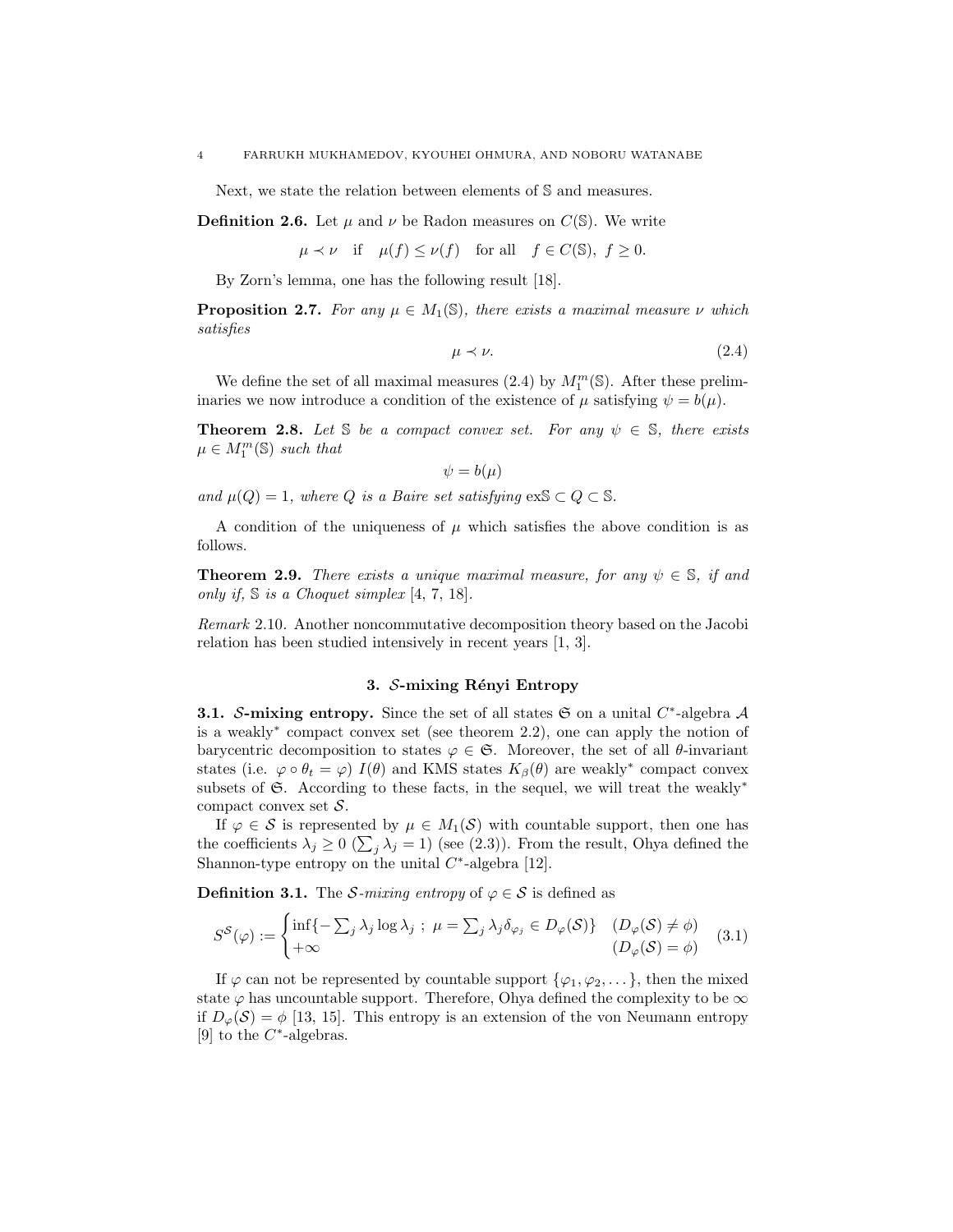Theorem 3.2. *Let A be the set of all bounded operators on a Hilbert space H. If* ϕ *is given by the density operator* ρ*, i.e.*

$$
\varphi(\cdot) = \text{Tr}\rho(\cdot)
$$

*and*  $D_{\varphi}(\mathfrak{S}) \neq \emptyset$ *, the following equation holds:* 

$$
S^{\mathfrak{S}}(\varphi) = -\text{Tr}\rho \log \rho. \tag{3.2}
$$

*Remark* 3.3*.* In [8], Mukhamedov and Watanabe formulated a new type of entropy of quantum channels based on the construction of the *S*-mixing entropy. Using the entropy of channels, they showed several results for entangled states. Besides, the complexity of qubit channels and phase-damping channels were calculated.

**3.2.** *S*-mixing Rényi entropy. In [7], we generalized the *S*-mixing entropy (3.1) to the Rényi-type which depends on a positive real number  $\alpha \neq 1$ .

**Definition 3.4.** The *S-mixing Rényi entropy* of order  $\alpha \in [0,\infty) \setminus \{1\}$  of  $\varphi \in S$  is defined by

$$
S_{\alpha}^{\mathcal{S}}(\varphi) := \begin{cases} \inf\{(1-\alpha)^{-1}\log\sum_{j}\lambda_{j}^{\alpha}\} \ ; \ \mu = \sum_{j}\lambda_{j}\delta_{\varphi_{j}} \in D_{\varphi}(\mathcal{S})\} & (D_{\varphi}(\mathcal{S}) \neq \phi) \\ +\infty & (D_{\varphi}(\mathcal{S}) = \phi) \end{cases}
$$
(3.3)

Varying two parameters  $\alpha$  and  $\delta$ , we investigate the properties of the  $\delta$ -mixing Rényi entropy. In the sequel, we will assume that  $D_{\varphi}(\mathcal{S}) \neq \phi$ .

*Note* 3.5. Unlike the case of finite-events, the classical Rényi entropy of countably infinite events  $X = \{a_1, a_2, \dots\}$  may diverge for  $0 \leq \alpha < 1$  [6]. Therefore, we have to carefully check the behavior of the *S*-mixing Rényi entropy when  $0 \leq \alpha < 1$ . Hence we define a subset of  $D_{\varphi}(\mathcal{S})$  as follows:

$$
D_{\varphi}'(\mathcal{S}) := \left\{ \mu \in D_{\varphi}(\mathcal{S}) \; ; \; \exists \alpha \in [0, 1), \; \frac{1}{1 - \alpha} \log \sum_{j} \lambda_j^{\alpha} < \infty \right\}. \tag{3.4}
$$

We first show the basic properties of the  $S$ -mixing Rényi entropy.

Lemma 3.6. *Assume that*

$$
\frac{1}{1-\alpha}\log\sum_{j}\lambda_j^{\alpha} < +\infty \qquad (0 \le \alpha < 1),
$$

*where*  $\lambda_j \geq 0$  *and*  $\sum_j \lambda_j = 1$ *. Then*  $(1 - \alpha)^{-1} \log \sum_j \lambda_j^{\alpha}$  *is a monotone decreasing function with respect to*  $\alpha \in [0, \infty) \setminus \{1\}$ *.* 

*Proof.* Let

$$
f(\alpha) := \log \sum_{j} \lambda_j^{\alpha} \qquad (\alpha \in [0, \infty) \setminus \{1\}),
$$
  

$$
f(1) = 0.
$$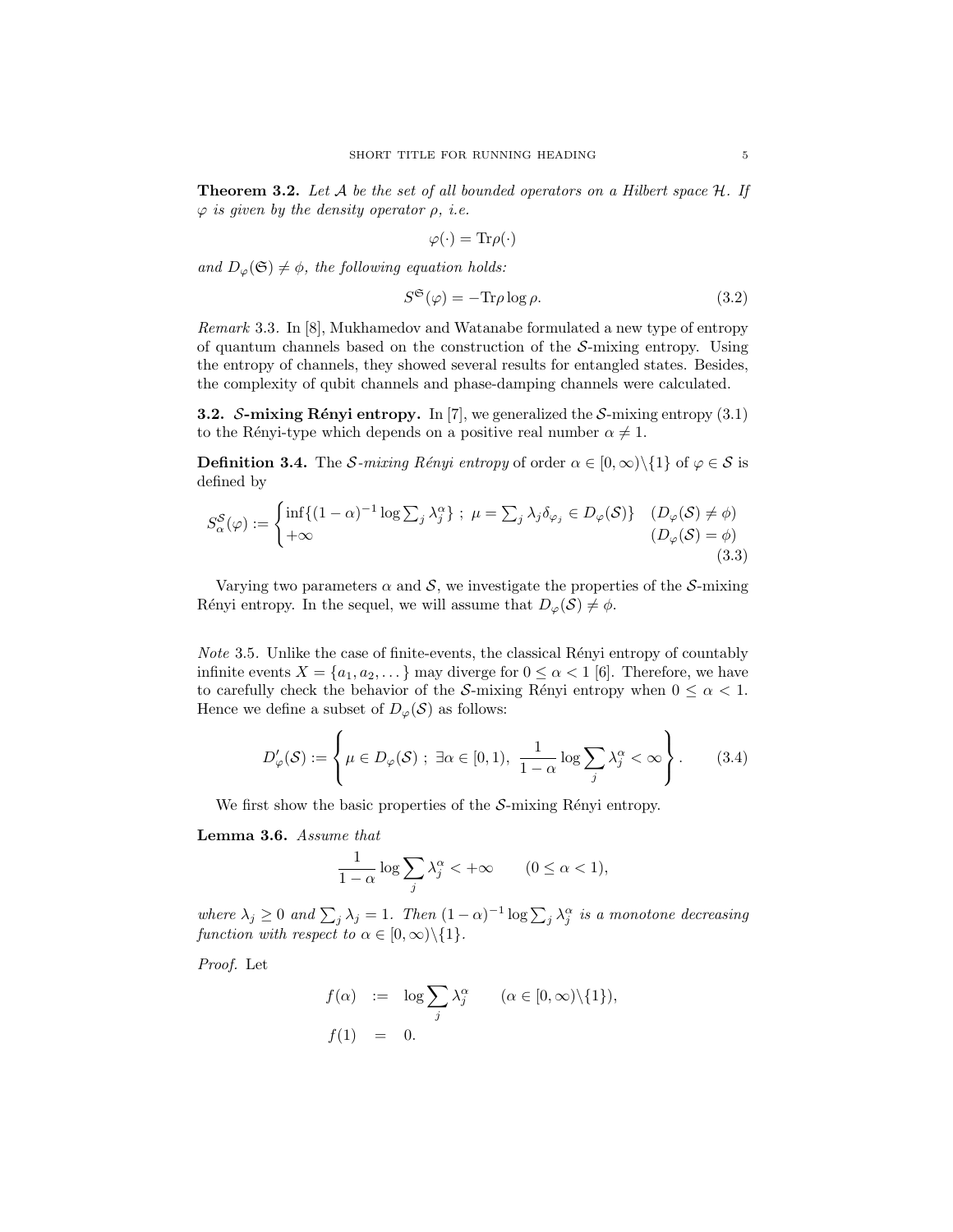Next let  $0 < \theta < 1$  and  $\alpha_1, \alpha_2 \neq 1$ . Due to the Hölder's inequality, we have

$$
\sum_{j} \lambda_j^{\theta \alpha_1 + (1-\theta)\alpha_2} = \sum_{j} (\lambda_j^{\alpha_1})^{\theta} (\lambda_j^{\alpha_2})^{1-\theta}
$$

$$
\leq (\sum_{j} \lambda_j^{\alpha_1})^{\theta} (\sum_{j} \lambda_j^{\alpha_2})^{1-\theta}.
$$

Therefore,

$$
f(\theta\alpha_1 + (1 - \theta)\alpha_2) \leq \theta f(\alpha_1) + (1 - \theta)f(\alpha_2).
$$

This implies that *f* is a convex function. Hence the following different quotient:

$$
\frac{f(\alpha) - f(1)}{\alpha - 1} = \frac{f(\alpha)}{\alpha - 1}
$$

is a monotone increasing function w.r.t.  $\alpha \neq 1$ . Thus  $(1 - \alpha)^{-1} \log \sum_j \lambda_j^{\alpha}$  is monotone decreasing with respect to  $\alpha \neq 1$ .

**Theorem 3.7.** Let  $D'_{\varphi}(\mathcal{S}) \neq \emptyset$ .  $S^{\mathcal{S}}_{\alpha}(\varphi)$  is a monotone decreasing function with *respect to*  $\alpha \in [0, \infty) \setminus \{1\}$ *.* 

*Proof.* Since  $(1 - \alpha)^{-1} \log \sum_j \lambda_j^{\alpha} (\mu = \sum_j \lambda_j \delta_{\varphi_j} \in D'_{\varphi}(\mathcal{S}))$  is monotonically decreasing for  $\alpha \neq 1$  (Lemma 3.6), we obtain the statement by taking the infimum over all  $\mu \in D_{\varphi}(\mathcal{S})$ .

The following property does not require the assumption that  $D'_{\varphi}(\mathcal{S}) \neq \phi$ .

**Proposition 3.8.** *The S-mixing Rényi entropy of*  $\varphi \in S$  *has the positivity:* 

$$
S_{\alpha}^{S}(\varphi) \ge 0 \tag{3.5}
$$

*for any*  $\alpha \in [0, +\infty) \setminus \{1\}$ *.* 

*Proof.* Since

$$
\sum_j \lambda_j^{\alpha} > 1 \qquad (0 \le \alpha < 1),
$$

we have

$$
\log \sum_{j} \lambda_j^{\alpha} \ge 0 \qquad (0 \le \alpha < 1).
$$

Hence

$$
\frac{1}{1-\alpha}\log\sum_{j}\lambda_j^{\alpha} \ge 0, \qquad \forall \alpha \in [0,1). \tag{3.6}
$$

On the other hand, if  $\alpha \in (1, +\infty)$ , then  $\sum_j \lambda_j^{\alpha} \leq 1$ . This implies that

$$
\frac{1}{1-\alpha}\log\sum_{j}\lambda_j^{\alpha} > 0, \qquad \forall \alpha \in (1, +\infty). \tag{3.7}
$$

 $(3.6)$  and  $(3.7)$  induces that

$$
S_{\alpha}^{\mathcal{S}}(\varphi) = \inf_{\{\lambda_j\}} \frac{1}{1-\alpha} \log \sum_{j} \lambda_j^{\alpha} \ge 0, \qquad \forall \alpha \in [0, +\infty) \setminus \{1\}.
$$

 $\Box$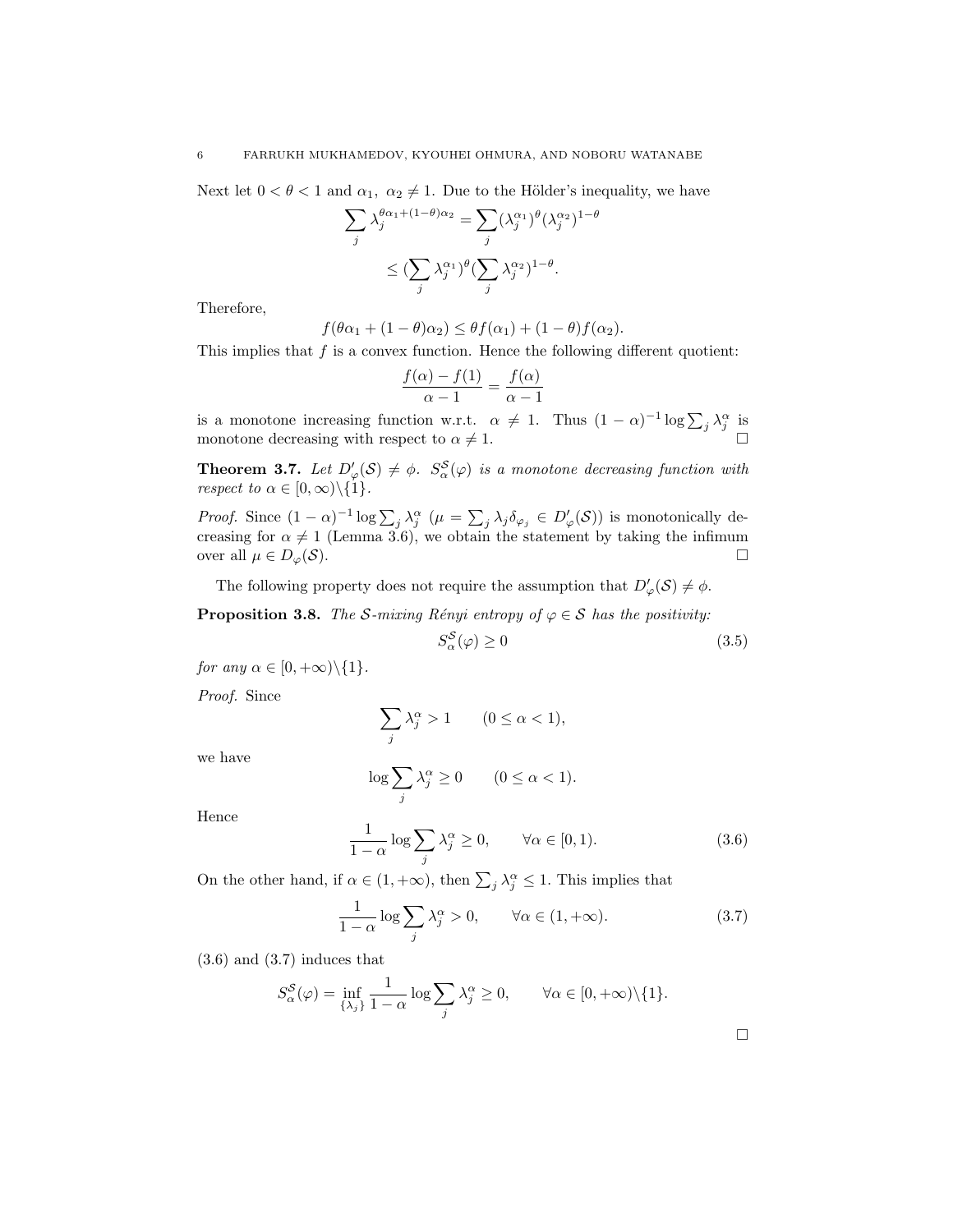Recall that the classical Rényi entropy is an extension of the Shannon entropy by  $\alpha \neq 1$  [19]. Now we study the relation between the *S*-mixing Rényi entropy and the *S*-mixing entropy when  $\alpha \to 1$ .

**Theorem 3.9.** *For*  $\varphi \in \mathcal{S}$  *such that*  $D'_{\varphi}(\mathcal{S}) \neq \varphi$ *,* 

$$
\lim_{\alpha \nearrow 1} S_{\alpha}^{\mathcal{S}}(\varphi) = S^{\mathcal{S}}(\varphi) \qquad (0 \le \alpha < 1). \tag{3.8}
$$

*Proof.* Since the *S*-mixing Rényi entropy is a monotone decreasing function with respect to  $\alpha \neq 1$  (Theorem 3.7), we can rewrite

$$
\lim_{\alpha \nearrow 1} S_{\alpha}^{S}(\varphi) = \inf_{0 \leq \alpha < 1} S_{\alpha}^{S}(\varphi).
$$

Therefore,

$$
\lim_{\alpha \nearrow 1} S_{\alpha}^{S}(\varphi) = \inf_{0 \leq \alpha < 1} \inf_{\{\lambda_{j}\} \in D_{\varphi}'(\mathcal{S})} \frac{1}{1 - \alpha} \log \sum_{j} \lambda_{j}^{\alpha}
$$
\n
$$
= \inf_{\{\lambda_{j}\} \in D_{\varphi}'(\mathcal{S})} \inf_{0 \leq \alpha < 1} \frac{1}{1 - \alpha} \log \sum_{j} \lambda_{j}^{\alpha}.\tag{3.9}
$$

If  $\frac{1}{1-\alpha} \log \sum_j \lambda_j^{\alpha} < \infty$  ( $0 \leq \alpha < 1$ ) then

$$
\lim_{\alpha \nearrow 1} \frac{1}{1 - \alpha} \log \sum_{j} \lambda_j^{\alpha} = -\sum_{j} \lambda_j \log \lambda_j
$$

(see [6]). Hence (3.9) is

$$
\inf_{\{\lambda_j\}\in D_{\varphi}(\mathcal{S})} - \sum_j \lambda_j \log \lambda_j.
$$

Thus there holds

$$
\lim_{\alpha \nearrow 1} S_{\alpha}^{S}(\varphi) = S^{S}(\varphi).
$$

Therefore, the *S*-mixing Rényi entropy is a general extension of the *S*-mixing entropy by  $0 \leq \alpha < 1$ . On the other hand, we have the following inequality when  $\alpha \searrow 1$ .

Theorem 3.10. For any  $\varphi \in \mathcal{S}$ ,

$$
\lim_{\alpha \searrow 1} S_{\alpha}^{\mathcal{S}}(\varphi) \le S^{\mathcal{S}}(\varphi) \qquad (\alpha > 1). \tag{3.10}
$$

*Proof.*

$$
\lim_{\alpha \searrow 1} S_{\alpha}^{S}(\varphi) = \sup_{\alpha > 1} S_{\alpha}^{S}(\varphi)
$$
  
\n
$$
= \sup_{\alpha > 1} \inf_{\{\lambda_j\}} \frac{1}{1 - \alpha} \log \sum_{j} \lambda_j^{\alpha}
$$
  
\n
$$
\leq \inf_{\{\lambda_j\}} \sup_{\alpha > 1} \frac{1}{1 - \alpha} \log \sum_{j} \lambda_j^{\alpha}
$$
  
\n
$$
= S^{S}(\varphi).
$$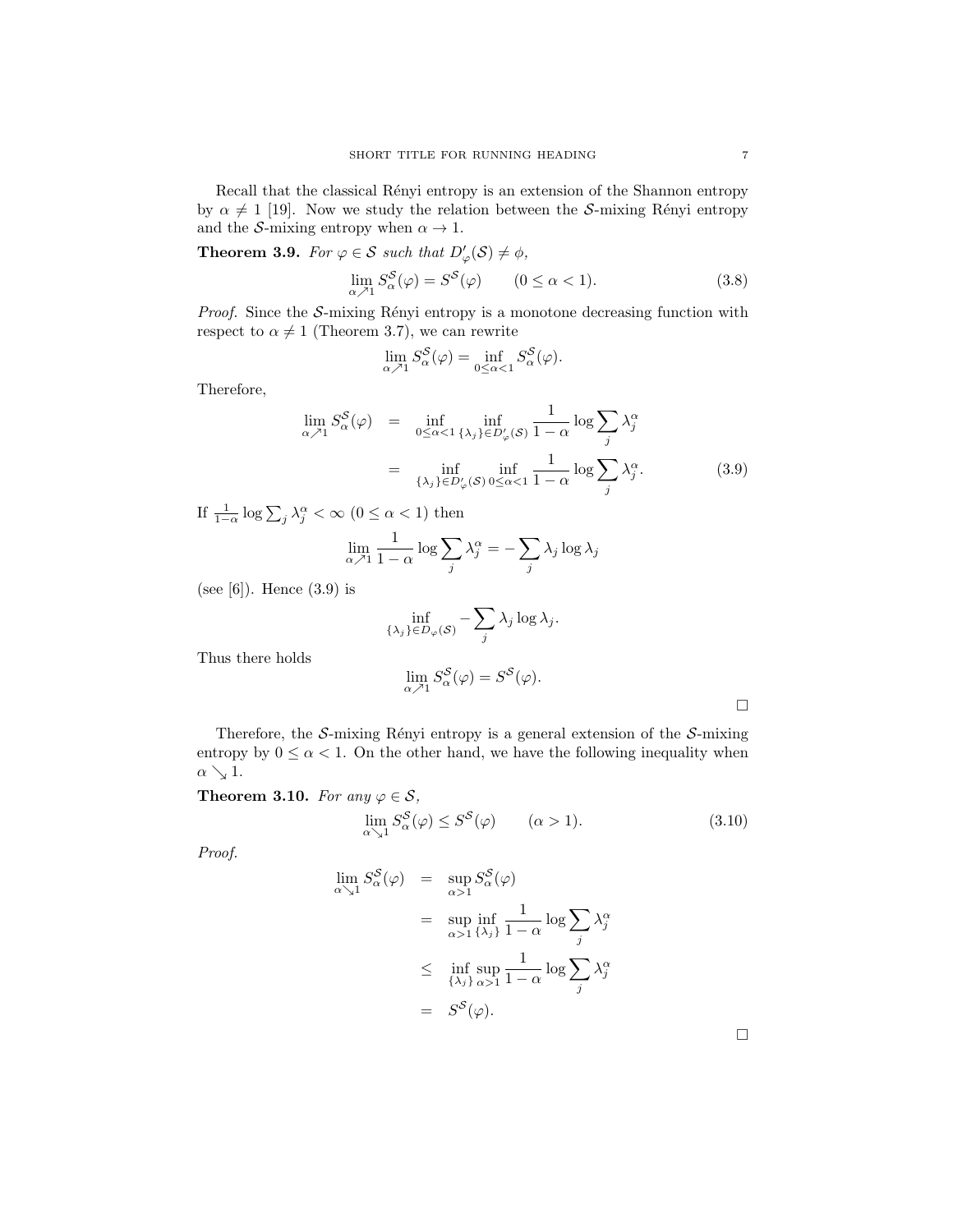### 4. Quantum Rényi Entropy

The noncommutative-extension of the Rényi entropy is done by Petz, and is called *quantum Rényi entropy* [14], [17]. The quantum Rényi entropy plays important roles in quantum information theory and quantum field theory. In the present section, we show the connections between the quantum Rényi entropy and our *S*-mixing Rényi entropy.

We briefly review the definition of the quantum Rényi entropy. Let  $\mathfrak{S}(\mathcal{H})$  be the set of all density operators on a Hilbert space *H*.

**Definition 4.1.** The *quantum Rényi entropy* of order  $\alpha \in [0, +\infty) \setminus \{1\}$  of  $\rho \in$  $\mathfrak{S}(\mathcal{H})$  is given by

$$
S_{\alpha}(\rho) := \frac{1}{1 - \alpha} \log \text{Tr} \rho^{\alpha}.
$$
 (4.1)

Before proving the following Lemma, we state Karamata inequality [5].

**Theorem 4.2.** Let  $I \subset \mathbb{R}$  be an interval and  $f : I \to \mathbb{R}$  a convex function. Let *N* ⊂  $\mathbb{N}$  ∪ {∞}*, and*  $\{x_k\}_{1\leq k\leq N+1}$  *and*  $\{y_k\}_{1\leq k\leq N+1}$  *be two sequences of numbers from I, such that:*

- $x_1 \ge x_2 \ge x_3 \ge \ldots$  *and*  $y_1 \ge y_2 \ge y_3 \ge \ldots$ ,
- For all  $1 \leq k \leq N$ , we have  $\sum_{i=1}^{k} x_i \geq \sum_{i=1}^{k} y_i$ ,
- $\sum_{i=1}^{N} x_i = \sum_{k=1}^{N} y_i < \infty$ .

*Then we have:*

$$
\sum_{i=1}^{N} f(x_i) \ge \sum_{i=1}^{N} f(y_i). \tag{4.2}
$$

*If f is concave on I, the inequality (4.2) is reversed.*

**Lemma 4.3.** Let  $\rho = \sum_j \lambda_j \rho_j$  be the decomposition of  $\rho$  into pure states. For any  $\alpha > 1$ *, we have* 

$$
S_{\alpha}(\rho) \le \frac{1}{1-\alpha} \log \sum_{j} \lambda_j^{\alpha}.
$$
 (4.3)

*Moreover, if*  $\rho_n \perp \rho_m$   $(n \neq m)$  *then we obtain the equality.* 

*Proof.* Let  $\rho = \sum_{k} p_k E_k$  denote a Schatten decomposition (i.e. 1-dimensional orthogonal decomposition) of  $\rho$ . We order the eigenvalues from largest to smallest:

$$
p_1 \ge p_2 \ge \dots,
$$
  

$$
\lambda_1 \ge \lambda_2 \ge \dots
$$
  

$$
\sum_{k=1}^{n} p_k > \sum_{k=1}^{n} \lambda_k
$$

Then

$$
\sum_{k=1}^{n} p_k \ge \sum_{j=1}^{n} \lambda_j
$$

holds for any  $n \in \mathbb{N}$  [14]. Since  $\alpha > 1$ , the function  $f(x) = x^{\alpha}$  is convex on the interval  $[0, \infty)$ . Thus, applying Karamata inequality, we obtain:

$$
\sum_{k=1}^{n} p_k^{\alpha} \ge \sum_{j=1}^{n} \lambda_j^{\alpha}.
$$
\n(4.4)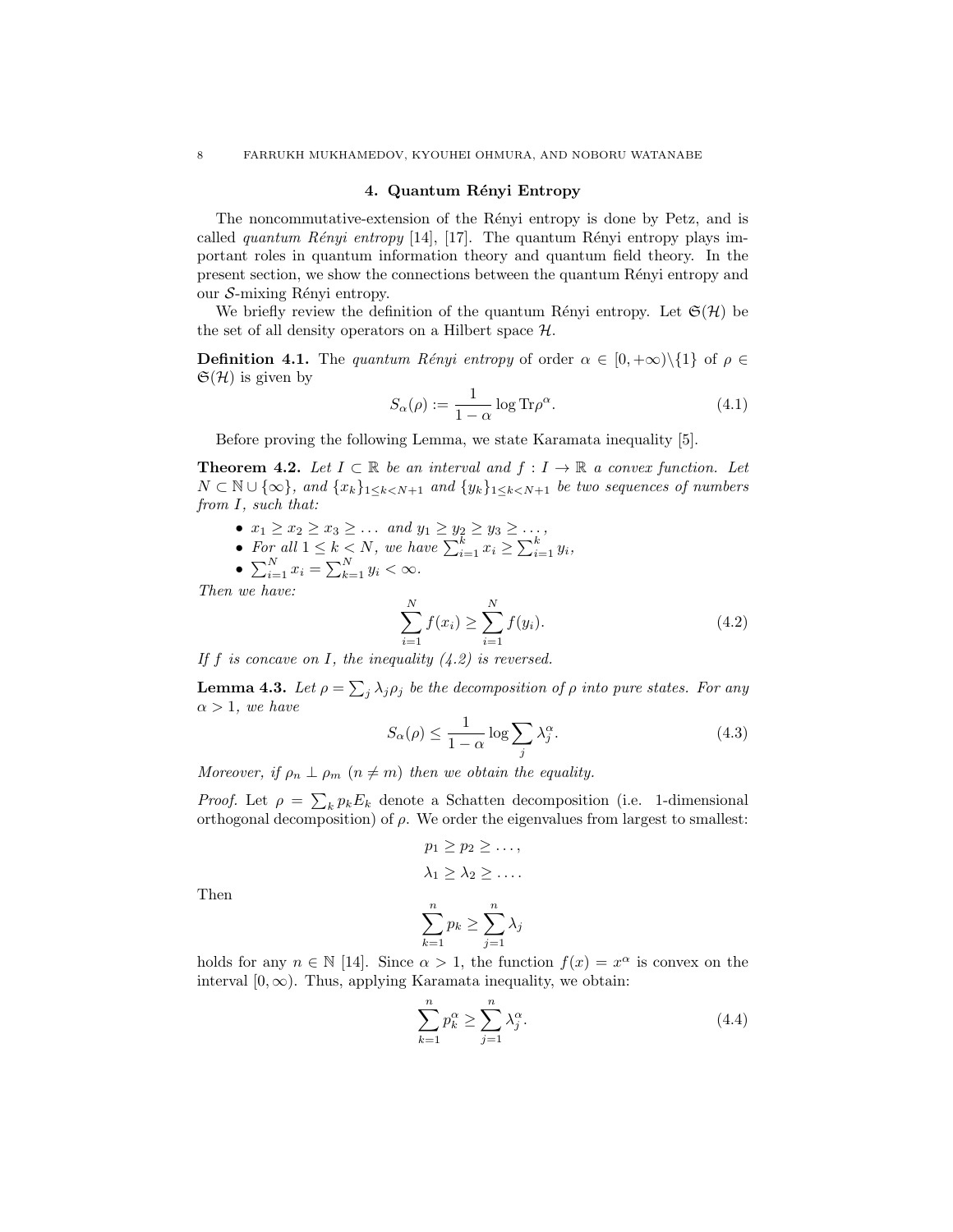Applying first log to both sides of this inequality and then dividing both sides by the negative number  $1-\alpha$  (since  $\alpha > 1$ ), the inequality reverses, and we obtain inequality (4.3). If  $0 < \alpha < 1$ , the function  $f(x) = x^{\alpha}$  is concave on  $[0, \infty)$ . Therefore, Karamata inequality reverses and so, inequality (4.3) is reversed. Applying log to both sides and dividing both sides by positive number  $1 - \alpha$  (since  $\alpha < 1$ ), the inequality remains the same, and we prove again inequality (4.3). the inequality remains the same, and we prove again inequality  $(4.3)$ .

Using this lemma, the  $S$ -mixing Rényi entropy is equal to the quantum Rényi entropy in the following setting.

**Theorem 4.4.** Assume that  $A = B(H)$ ,  $\mathfrak{S}$  is the set of all states on A, and a *state*  $\varphi$  *is defined by the density operator*  $\rho$  *on*  $\mathcal{H}$  *as*  $\varphi = \text{Tr} \rho$ *. Then we have* 

$$
S_{\alpha}^{\mathfrak{S}}(\varphi) = S_{\alpha}(\rho), \qquad \forall \alpha > 1. \tag{4.5}
$$

*Proof.* Let  $\rho = \sum_j \lambda_j \rho_j$  be the decomposition of  $\rho$  into pure states  $\rho_j$  and

$$
\varphi_j(\cdot) := \text{Tr} \rho_j \cdot \; .
$$

Then one can see that  $\varphi = \sum_j \lambda_j \varphi_j$  is the extremal decomposition of  $\varphi$ . Moreover, if  $\varphi = \text{Tr}\rho \in \text{ex}\mathfrak{S}$ , then the  $\rho$  is a pure state. Hence, by Lemma 4.3,

$$
S_{\alpha}^{\mathfrak{S}}(\varphi) = \inf \{ (1 - \alpha)^{-1} \log \sum \lambda_j^{\alpha} \} = S_{\alpha}(\rho) \qquad (\forall \alpha > 1).
$$

Therefore, the  $S$ -mixing Rényi entropy is a general extension of the quantum Rényi entropy to  $C^*$ -algebras when  $\alpha > 1$ . On the other hand, if  $0 \leq \alpha \leq 1$ , then we obtain a different result from above.

**Theorem 4.5.** Let  $D'_{\varphi}(\mathfrak{S}) \neq \emptyset$ . Under the above assumptions and notations,

$$
S_{\alpha}^{\mathfrak{S}}(\varphi) \le S_{\alpha}(\rho), \qquad \forall \alpha \in [0,1). \tag{4.6}
$$

*Proof.* If  $D'_{\varphi}(\mathfrak{S}) \neq \emptyset$  and  $0 \leq \alpha < 1$ , then the reversed inequality (4.4) induces that

$$
\frac{1}{1-\alpha}\log\sum_{j}\lambda_j^{\alpha} \le \frac{1}{1-\alpha}\log\sum_{k}p_k^{\alpha}.
$$

Taking the infimum over all  $\mu \in D_{\varphi}(\mathfrak{S})$ , we obtain the desired statement.  $\Box$ 

This inequality tells us that one can obtain the information amount of  $\rho$  by using the *S*-mixing Rényi entropy if  $S_\alpha(\rho) = +\infty$ .

## 5. The Complexity of States

We have seen that the properties of the  $S$ -mixing Rényi entropy by varying the parameter  $\alpha$ . On the other hand, our entropy depends on the reference system *S*. Therefore, varying the extreme points in ex*S* which decompose  $\varphi$ , one can investigate the complexity of a state  $\varphi$  in detail. In this section, we study the complexity of states by choosing different reference systems *S*.

First, we recall the theorems on the decomposition of KMS states [4], [14].

**Theorem 5.1.** *The set of all states*  $K_{\beta}(\theta)$  *on a*  $C^*$ -algebra is a Choquet simplex.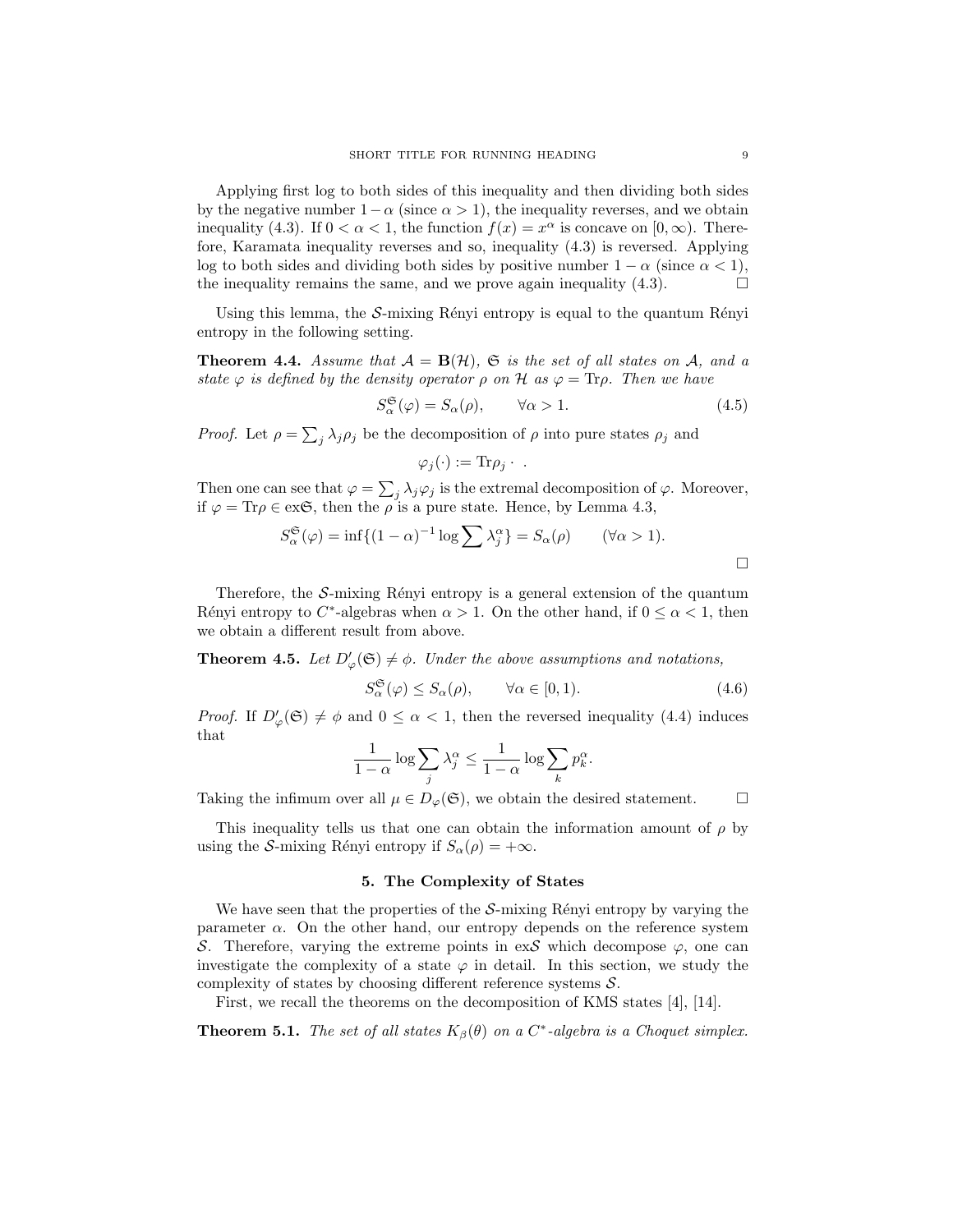**Theorem 5.2.** *There exists a unique maximal measure*  $\mu$  *which decomposes*  $\varphi \in$  $K_{\beta}(\theta)$  *into* ex $K_{\beta}(\theta)$ *. Then*  $\mu$  *is a central measure* [4]*.* 

Therefore, a KMS state  $\varphi \in K_{\beta}(\theta)$  is uniquely decomposed into extreme KMS states  $\varphi_j \in \text{ex} K_\beta(\theta)$ .

**Theorem 5.3.** *For any KMS states*  $\varphi \in K_{\beta}(\theta)$  *and any*  $\alpha \in [0, +\infty) \setminus \{1\}$ *, the following inequalities hold:*

 $(1): S_{\alpha}^{I(\theta)}(\varphi) \geq S_{\alpha}^{K(\theta)}(\varphi)$  when  $D'_{\varphi}(I(\theta)) \neq \phi$ .  $(S_{\alpha}^{\mathfrak{S}}(\varphi) \geq S_{\alpha}^{K(\theta)}(\varphi) \text{ when } D'_{\varphi}(\mathfrak{S}) \neq \phi.$ 

*Proof.* (1)

The decomposition of  $\varphi \in K_{\beta}(\theta)$  into  $\exp(\theta)$  is unique. We write the (orthogonal) decomposition as

$$
\varphi = \sum_{n} \lambda_n \varphi_n \; ; \; \varphi_n \in \text{ex} K_\beta(\theta), \; \varphi_n \perp \varphi_m \; (n \neq m).
$$

On the other hand, since  $exK_{\beta}(\theta) \subset I(\theta)$ ,  $\varphi_n \in exK_{\beta}(\theta)$  can be further decomposed into the elements of  $exI(\theta)$ . Let

$$
\varphi_n = \sum_j \mu_k^{(n)} \psi_k^{(n)}, \qquad \psi_k^{(n)} \in \text{ex}I(\theta)
$$

be the ergodic decomposition. Therefore,

$$
\varphi = \sum_{n,k} \lambda_n \mu_k^{(n)} \psi_k^{(n)}, \qquad \psi_k^{(n)} \in \text{ex} I(\theta).
$$

Thus

$$
D_{\varphi}(K_{\beta}(\theta)) \ni \mu = \sum_{n} \lambda_{n} \delta_{\varphi_{n}},
$$

$$
D_{\varphi}(I(\theta)) \ni \mu' = \sum_{n,k} \lambda_{n} \mu_{k}^{(n)} \delta_{\psi_{k}^{(n)}}.
$$

 $(\alpha > 1)$ :

When  $\varphi \in K_{\beta}(\theta)$  is decomposed by  $exI(\theta)$ ,

$$
(1 - \alpha)^{-1} \log \sum_{n,k} \left(\lambda_n \mu_k^{(n)}\right)^{\alpha}
$$

$$
= (1 - \alpha)^{-1} \log \sum_n (\lambda_n)^{\alpha} \sum_j \left(\mu_k^{(n)}\right)^{\alpha}.
$$

For all  $\alpha > 1$ ,  $\sum$ *j*  $\left(\mu_k^{(n)}\right)^{\alpha} < 1$ . This implies that

$$
\log \sum_{n} \lambda_n^{\alpha} \sum_{j} \left(\mu_k^{(n)}\right)^{\alpha} \le \log \sum_{n} \lambda_n^{\alpha} \cdot 1
$$

$$
\Rightarrow \frac{1}{1-\alpha} \log \sum_{n,k} \left(\lambda_n \mu_k^{(n)}\right)^{\alpha} \ge \frac{1}{1-\alpha} \log \sum_{n} \lambda_n^{\alpha}
$$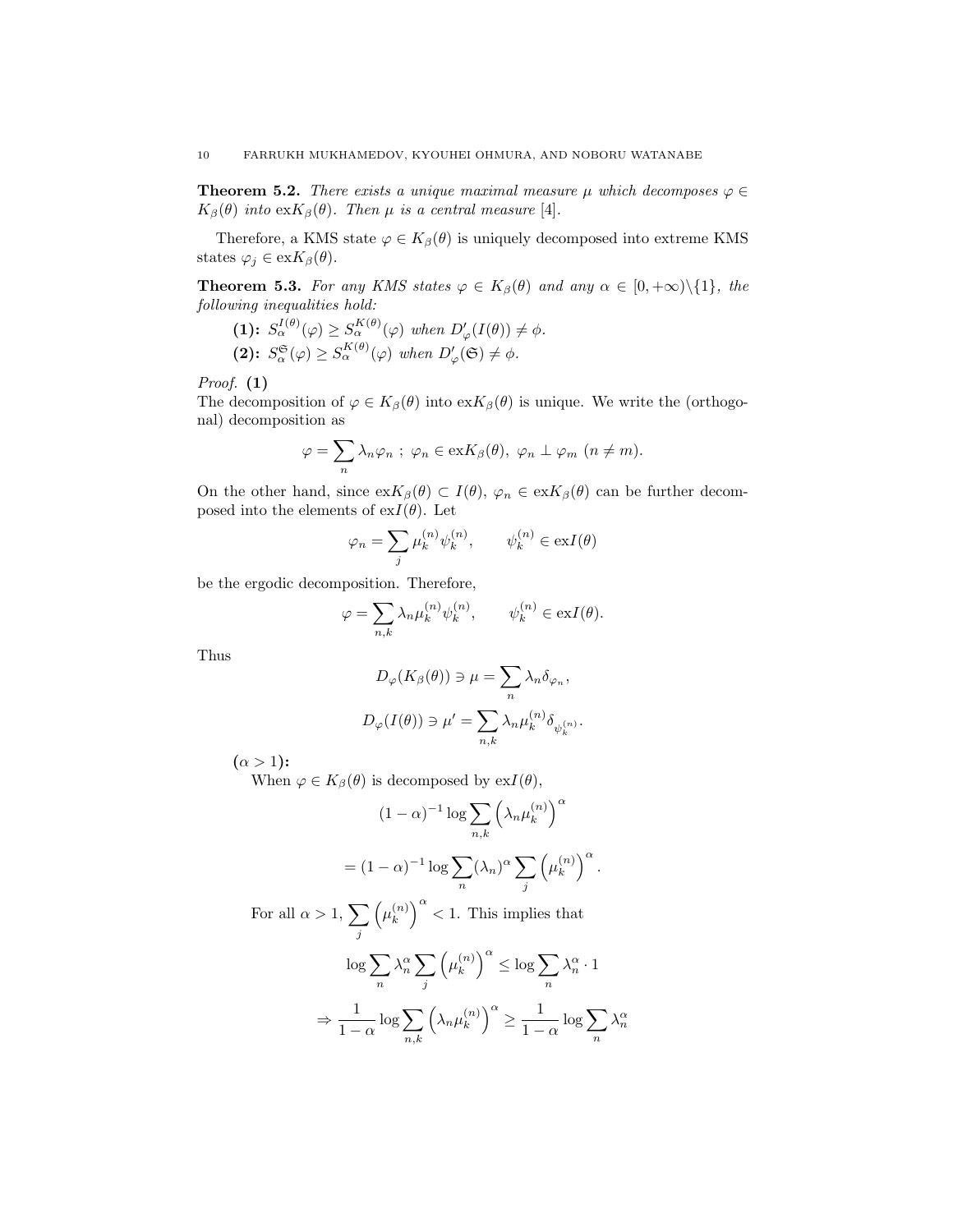$$
\Rightarrow \frac{1}{1-\alpha} \log \sum_{n,k} \left( \lambda_n \mu_k^{(n)} \right)^{\alpha} \ge S_{\alpha}^{K(\theta)}(\varphi).
$$

Taking the infimum over all

$$
\mu = \sum_{n,k} \lambda_n \mu_k^{(n)} \delta_{\psi_k^{(n)}} \in D_{\varphi}(I(\theta)),
$$

we obtain

$$
S_{\alpha}^{I(\theta)}(\varphi) \ge S_{\alpha}^{K(\theta)}(\varphi) \qquad (\forall \alpha > 1). \tag{5.1}
$$

 $(0 \leq \alpha < 1)$ :

Let  $D'_{\varphi}(I(\theta)) \neq \phi$ . From this assumption, take  $\mu' = \sum_{n,k} \lambda_n \mu_k^{(n)} \delta_{\psi_k^{(n)}} \in$  $D'_{\varphi}(I(\theta))$ . For all  $0 \leq \alpha < 1$ ,

$$
\sum_{n,k} (\lambda_n)^{\alpha} \left(\mu_k^{(n)}\right)^{\alpha} \ge \sum_n \lambda_n^{\alpha} \cdot 1.
$$

By the monotonicity of logarithm,

$$
\log \sum_{n,k} \left( \lambda_n \mu_k^{(n)} \right)^{\alpha} \ge \log \sum_n \lambda_n^{\alpha}.
$$

Hence

$$
\frac{1}{1-\alpha} \log \sum_{n,k} \left(\lambda_n \mu_k^{(n)}\right)^{\alpha} \ge \frac{1}{1-\alpha} \log \sum_n \lambda_n^{\alpha}
$$

$$
\Rightarrow \frac{1}{1-\alpha} \log \sum_{n,k} \left(\lambda_n \mu_k^{(n)}\right)^{\alpha} \ge S_{\alpha}^{K(\theta)}(\varphi)
$$

Taking the infimum over all  $\mu \in D_{\varphi}(I(\theta)) \supset D'_{\varphi}(I(\theta))$ , we obtain

$$
S_{\alpha}^{I(\theta)}(\varphi) \ge S_{\alpha}^{K(\theta)}(\varphi) \qquad (0 \le \forall \alpha < 1). \tag{5.2}
$$

(2)

 $(\alpha > 1)$ : Let

$$
\varphi = \sum_{n} \lambda_n \varphi_n, \qquad \varphi_n \in \text{ex} K_\beta(\theta).
$$

Since  $\mathrm{ex} K_{\beta}(\theta) \subset \mathfrak{S}, \varphi_n$  can be decomposed by ex $\mathfrak{S}$ :

$$
\varphi_n = \sum_l \tilde{\mu}_l^{(n)} \tilde{\psi}_l^{(n)}, \qquad \tilde{\psi}_l^{(n)} \in \text{ex}\mathfrak{S}.
$$

Therefore, for

$$
\mu = \sum_{n,l} \lambda_n \tilde{\mu}_l^{(n)} \delta_{\tilde{\psi}_l^{(n)}} \in D_{\varphi}(\mathfrak{S}),
$$

$$
\frac{1}{1-\alpha} \log \sum_{n,l} \left(\lambda_n \tilde{\mu}_l^{(n)}\right)^{\alpha} \ge \frac{1}{1-\alpha} \log_n \lambda_n^{\alpha}
$$

holds in the same way as (1). Taking the infimum over all  $\mu \in D_{\varphi}(\mathfrak{S})$ , we have

$$
S_{\alpha}^{\mathfrak{S}}(\varphi) \ge S_{\alpha}^{K(\theta)}(\varphi) \qquad (\forall \alpha > 1).
$$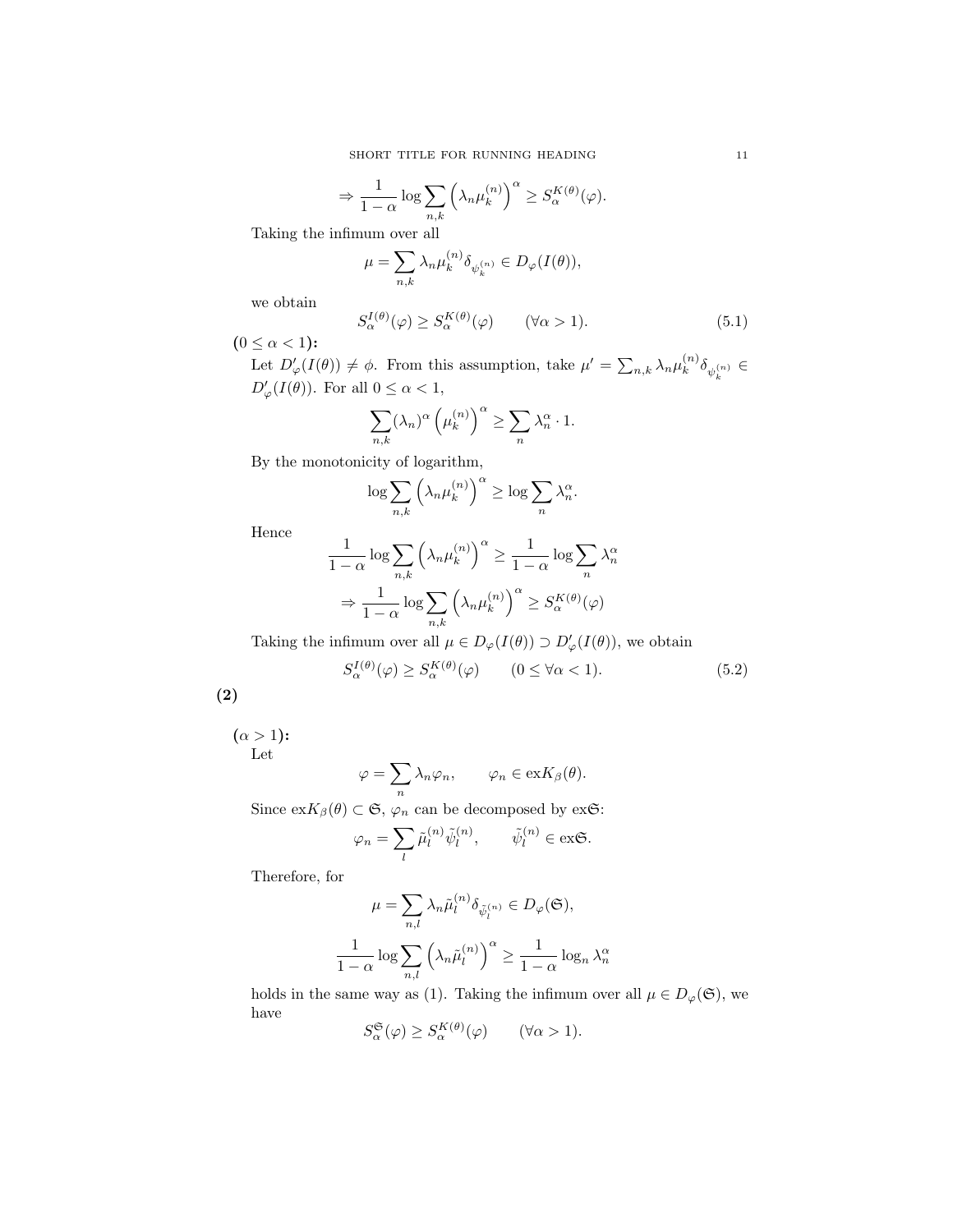$(0 \leq \alpha < 1)$ :

From the assumption, we take  $\mu = \sum_{n,l} \lambda_n \tilde{\mu}_l^{(n)} \in D'_{\varphi}(\mathfrak{S})$ . For any  $0 \leq$  $\alpha < 1$ ,

$$
\frac{1}{1-\alpha}\log\sum_{n,l}\left(\lambda_n\tilde{\mu}_l^{(n)}\right)^{\alpha}\geq S_{\alpha}^{K(\theta)}(\varphi).
$$

Taking the infimum over all  $\mu' \in D_{\varphi}(\mathfrak{S})$ , the proof is completed.

 $\Box$ 

Moreover, if the pair  $(A, \theta(\mathbb{R}))$  has  $\mathbb{R}$ -*abelianess*, we can discuss the inequality between  $S^{I(\theta)}_{\alpha}(\varphi)$  and  $S_{\alpha}(\varphi)$ . Thus, we recall the definition below.

Let  $(\mathcal{H}_{\varphi}, \pi_{\varphi}, x_{\varphi})$  be the *GNS*-representation defined by  $\varphi \in \mathfrak{S}(\mathcal{A})$  and  $\{u_t^{\varphi} : t \in$  $\mathbb{R}$ } be the strongly continuous unitary group on  $\mathcal{H}_{\varphi}$ .

**Definition 5.4.** Let  $E_{\varphi}$  be a projection from  $\mathcal{H}_{\varphi}$  to the set of  $u_t^{\varphi}$ -invariant vectors. If  $E_{\varphi}\pi_{\varphi}(\mathcal{A})''E_{\varphi}$  is a commutative von Neumann algebra,  $(\mathcal{A}, \theta(\mathbb{R}))$  is called R*abelian* for  $\varphi$ .

Furthermore, we mention the following theorem. Let  $\mathcal{O}_{\varphi}(I(\theta))$  be the set of all orthogonal measures [4] whose barycenters are  $\varphi \in I(\theta)$ .

**Theorem 5.5.** *For*  $\varphi \in I(\theta)$ *, the followings are satisfied:* 

(i): *There exists*  $\mu \in \mathcal{O}_{\varphi}(I(\theta))$  whose pseudo-support [4] *is* ex $I(\theta)$ *.* (ii): *If*  $(A, \theta(\mathbb{R}))$  *is*  $\mathbb{R}$ *-abelian,*  $I(\theta)$  *is a Choquet simplex. Therefore, the above µ is a unique maximal measure.*

Now we prove the following inequalities.

**Theorem 5.6.** *Let*  $(A, \theta(\mathbb{R}))$  *be*  $\mathbb{R}$ *-abelian for*  $\varphi \in K_{\beta}(\theta)$ *,* 

$$
D'_{\varphi}(\mathfrak{S}) \neq \phi
$$
 and  $D'_{\varphi}(I(\theta)) \neq \phi$ .

*We have*

$$
S_{\alpha}^{\mathfrak{S}}(\varphi) \ge S_{\alpha}^{I(\theta)}(\varphi) \ge S_{\alpha}^{K(\theta)}(\varphi)
$$
\n
$$
(5.3)
$$

*for any*  $\alpha \in [0, \infty) \setminus \{1\}$ *.* 

*Proof.* According to Theorem 5.5, the ergodic decomposition of  $\varphi$  is unique. Then  $\varphi$  has the unique maximal measure  $\mu \in \mathcal{O}_{\varphi}(I(\theta))$  whose pseudo-support is  $\mathrm{ex}I(\theta)$ . Hence we can obtain the first inequality using the same way we proved Theorem 5.3. The second inequality holds from the results of Theorem 5.3 (1).  $\Box$ 

#### Acknowledgments

We are heartily grateful to Professor Hiai whose support enabled us to build up a comprehensive treatment of the subject. We would also like to thank anonymous referees for their useful suggestions which allowed us to improve the content of the paper.